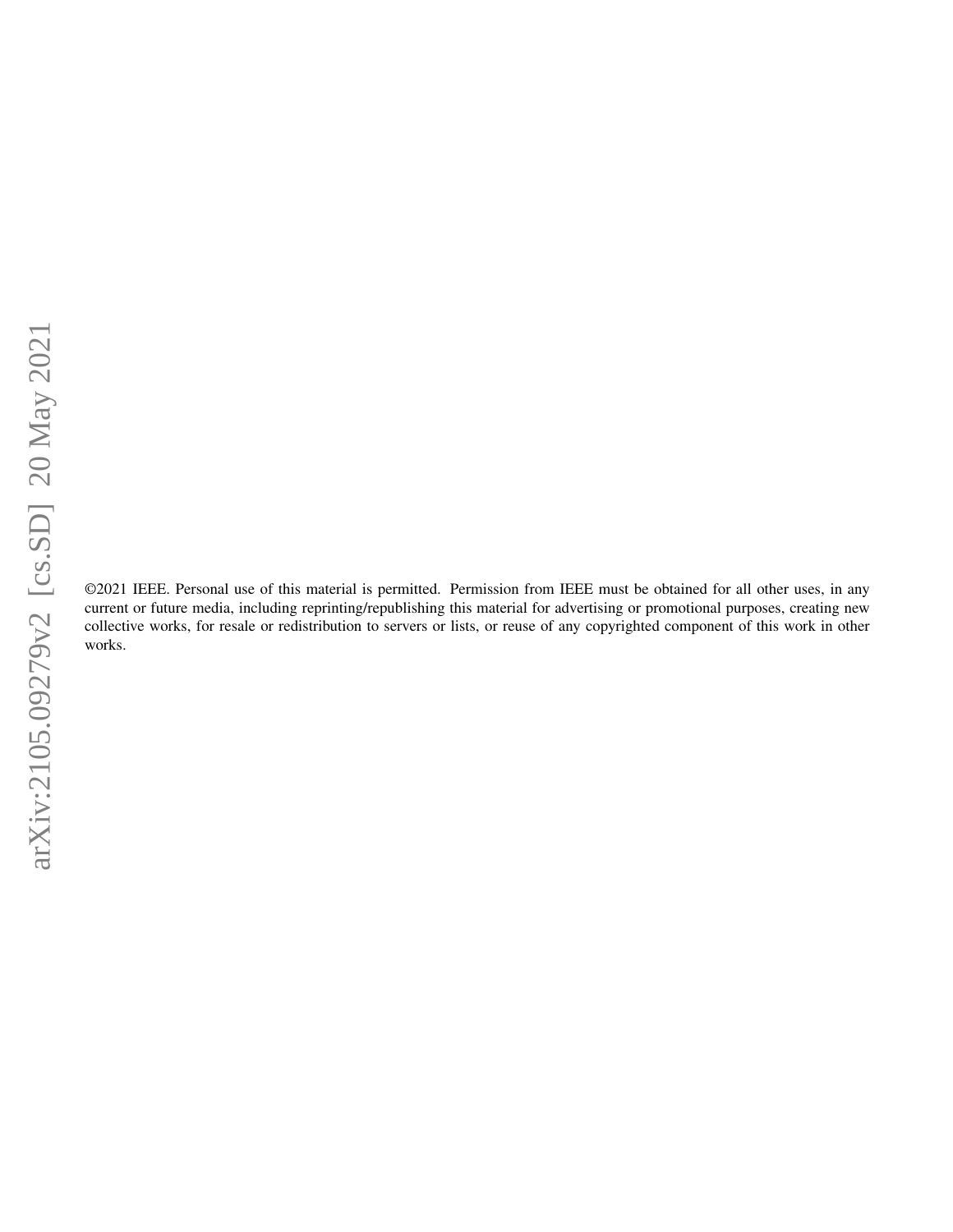# UNSUPERVISED DISCRIMINATIVE LEARNING OF SOUNDS FOR AUDIO EVENT CLASSIFICATION

 $Sascha Hornauer<sup>1</sup>, Ke Li<sup>1</sup>, Stella X. Yu<sup>1</sup>, Shabnam Ghaffarzadegan<sup>2</sup>, Liu Ren<sup>2</sup>$ 

UC Berkeley<sup>1</sup>, Bosch Research North America<sup>2</sup>

### ABSTRACT

Recent progress in network-based audio event classification has shown the benefit of pre-training models on visual data such as ImageNet. While this process allows knowledge transfer across different domains, training a model on largescale visual datasets is time consuming. On several audio event classification benchmarks, we show a fast and effective alternative that pre-trains the model unsupervised, only on audio data and yet delivers on-par performance with ImageNet pre-training. Furthermore, we show that our discriminative audio learning can be used to transfer knowledge across audio datasets and optionally include ImageNet pre-training.

### 1. INTRODUCTION

Deep learning for audio event detection and classification benefits from large datasets. Despite unlimited access to audio data (e.g. YouTube, Freesound, etc), labeling audio events is labor intensive and noisy due to ambiguity in start and end times and short duration of some audio events.

On the other hand, due to similarities of the most commonly used audio features (i.e. spectrograms) to images, it is possible to benefit from advances in the image and video domain. Recent work shows improved performance when pretraining models on pretext tasks such as image classification or video based prediction [\[1,](#page-5-0) [2\]](#page-5-1).

However, using image/video pre-training is very time demanding due to the size of visual data. Also, for every architectural change, this time-demanding pre-training needs to be repeated. Finally, it limits network design since the feature extractor has to be able to process image data which might not be necessarily suitable for an audio task.

Furthermore, for audio applications on embedded devices, such as voice assistants, it is desirable to be able to improve the model performance on the edge over time through finetuning on new recorded data. The need of on the edge computation might be due to privacy concerns, to avoid sending users' audio data to the Internet, or due to missing network availability. As a result, task performance needs to improve fast with few epochs and little data on the device. Large network models, as used for image data, may be too computationally expensive for many devices.



<span id="page-1-0"></span>Fig. 1. Embedding of spectrograms into the feature space with ESResNet. Stereo channels are stacked for illustration. First the network learns to embed similar spectrograms close together on a hypersphere. Second, sound event classification is trained, starting with the pre-trained network.

We present a pre-training method that accelerates network fine-tuning on the task of sound classification while being itself fast, efficient and versatile. Compared with the state-of-the-art approach ESResNet [\[3\]](#page-5-2), we show how our method achieves competitive results and significantly outperforms training from scratch. On one benchmark we even outperform state-of-the-art pre-training in early epochs.

We are faster at pre-training because we need only three audio datasets which combined have a fraction of the size of ImageNet. We focus on achieving fast results in very few epochs for edge computation and do not aim to go beyond state of the art performance on sound classification after extensive training. For a fair comparison we apply our method to the ESResNet codebase.

With unsupervised training on a pretext task, using only audio data, we also avoid the need for labels. By using Non-Parametric Instance-level Discrimination (NPID) [\[4\]](#page-5-3) to train ESResNet on audio datasets we learn features beneficial for downstream audio classification tasks, illustrated in fig. [1.](#page-1-0) This allows us to integrate all data seamlessly across datasets and after deployment to train on novel unlabeled audio data. We call this approach Unsupervised Discriminative Learning of Sounds (DLS) and give an overview in fig. [2.](#page-2-0)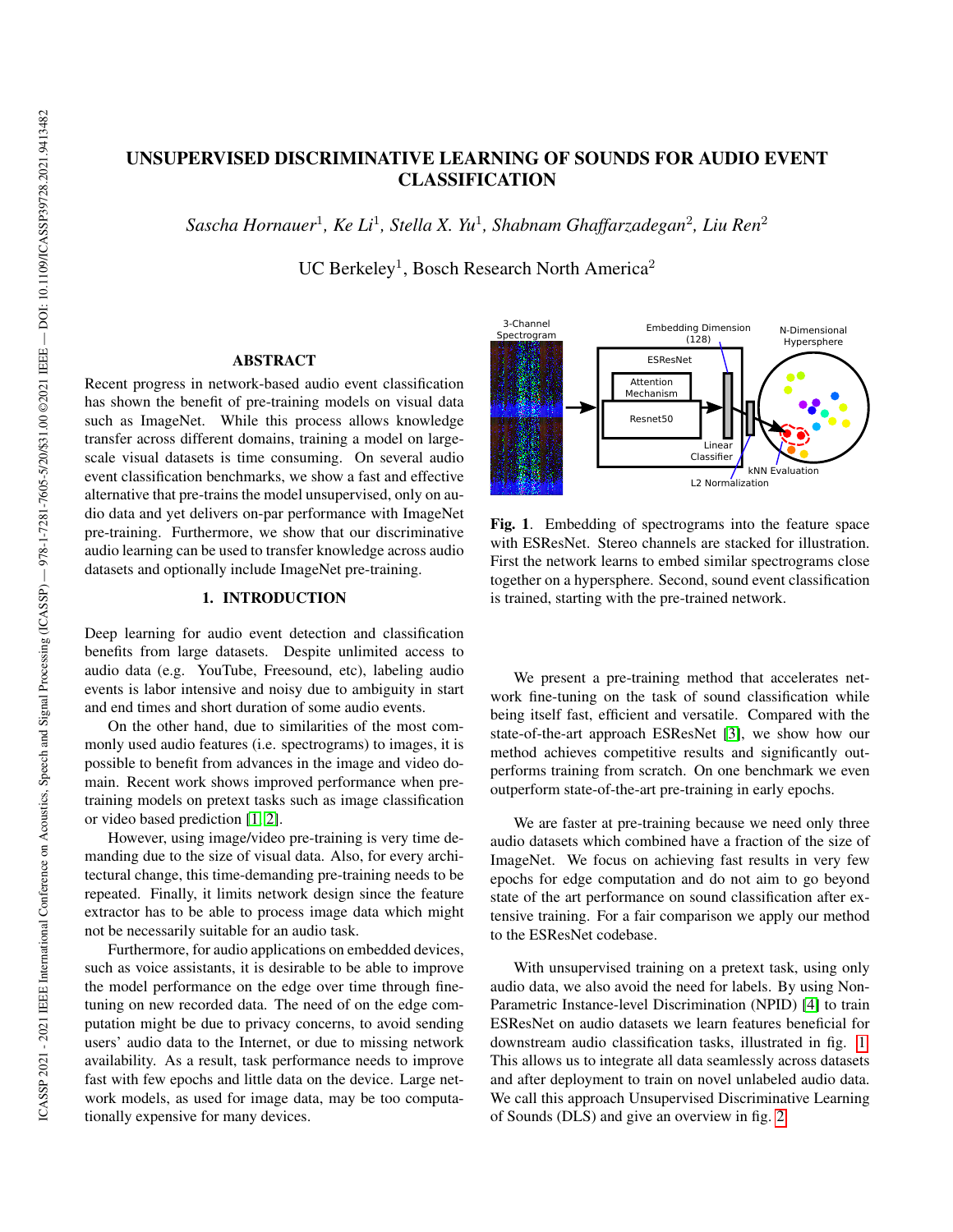

<span id="page-2-0"></span>Fig. 2. Discriminative Learning of Sounds (DLS) for Audio Event Classification. We compare the same network, pre-trained either on our proxy-task, ImageNet image classification or not at all. ImageNet pre-training takes several days on common GPUs. DLS can train unsupervised, only on sound data and within a few hours. When fine-tuning on Audio Event Detection, DLS stays on par with ImageNet pre-training over many epochs. It constitutes an efficient alternative, especially useful for edge computing or to accelerate the design phase of novel network architectures.

### 2. RELATED WORK

Audio Event Detection. Audio event detection was largely improved in the last decade by leveraging new available datasets [\[5\]](#page-5-4). We use: ESC-50, its subset ESC-10, Urban-Sound8K and the DCASE 2013 scene classification dataset (SCD) (e.g. evaluated on in [\[1\]](#page-5-0)). Others are: AudioSet [\[6\]](#page-5-5) which holds predominantly music and speech examples, and the newer DCASE datasets [\[7\]](#page-5-6). These were not evaluated since we focused on comparison with a specific recent stateof-the-art method that does not use these datasets.

Unsupervised representation learning. Unsupervised approaches in the vision domain improve in great strides towards their supervised counterparts. MoCo [\[8\]](#page-5-7), SimCLR [\[9\]](#page-5-8) and NPID [\[10\]](#page-5-9) have shown to produce valuable features for downstream tasks. We base our contribution on NPID and extend it to the audio domain.

Audio representation learning. Compared to traditional hand-crafted features unsupervised training can lead to more robust and compact audio representations. [\[11\]](#page-5-10) applied deep belief networks to learn audio representations for speech and music. Generative methods have been explored in [\[12,](#page-5-11) [13,](#page-5-12) [14\]](#page-5-13) using variants of autoencoders. Audio representation learning has also been studied for speech [\[15\]](#page-5-14) and music [\[16\]](#page-5-15).

Knowledge transfer from vision. Transfer learning from visual tasks and exploiting audio-visual correspondences has been explored in the past. [\[17\]](#page-5-16) was able to learn associations between free form audio, i.e. spoken sentences, and related images. By predicting simply if parts of an audio and video correspond, [\[18\]](#page-5-17) was able to learn good audio and visual representations. They were also able to extend this to localize sounding objects in a scene [\[19\]](#page-5-18) and their approach was extended to be used in audio classification [\[1\]](#page-5-0).

Concurrent work which we use as basis for our evaluation improves downstream task performance by directly fine-tuning ImageNet pre-trained visual models. By mapping spectrograms to the format of a color image and by using a pre-trained Resnet50 they achieve state of the art results on audio event detection [\[3\]](#page-5-2). However, these methods rely on a large network to leverage visual input for training. We present a method which can be used to pre-train networks optimized for the audio domain and low resources.

### 3. DISCRIMINATIVE LEARNING OF SOUNDS (DLS)

Here we show how to pre-train ESResNet using DLS on four datasets and fine-tune on each dataset. We use the best performing ESResNet with attention for all experiments and pretraining steps.

Audio Datasets. Most sounds in the datasets contain audio events recorded in natural environments, such as glass breaking or dog barking. DCASE2013 sounds also include longer recordings, such as riding in a bus. Across datasets, sounds differ in length and number of classes, summarized in table [1.](#page-3-0) Some contain events only on a fraction of their length, such as a single *dog bark*, compared to other files filling the entire standardized length, such as *kids playing* (see fig. [3\)](#page-3-1).

Spectrogram Network Input. Power spectrograms, created with Short-Time Fourier Transform (STFT), are the input for all stages of training, following the method from [\[3\]](#page-5-2). We follow this method exactly to compare on equal grounds. Magnitude and phase are squared separately and the results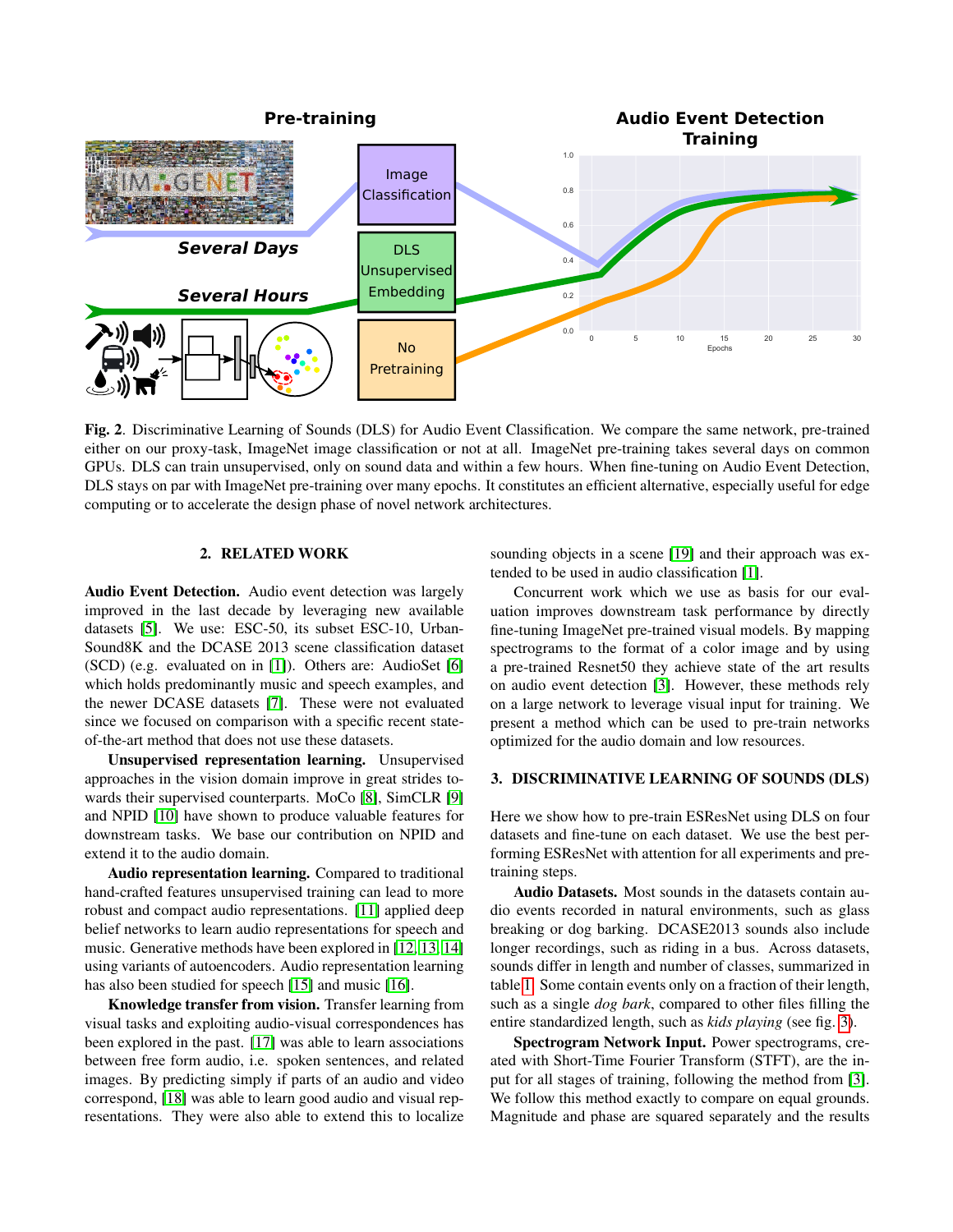|                  | US8K                           |      |                | $\text{ESC }$ 50 $\mid$ ESC 10 $\mid$ DCASE 2013 |
|------------------|--------------------------------|------|----------------|--------------------------------------------------|
| Events           | 8732                           | 2000 | 400            | <b>200</b>                                       |
| $\text{Classes}$ | 10                             | 50   | 10             | 10                                               |
| Length           | $\vert \leq 4s$                | 5s   | 5s             | 30s                                              |
| Fold             | $\vert 1$ of 10 $\vert 1$ of 5 |      | $\vert$ 1 of 5 | 1 of 2                                           |

<span id="page-3-0"></span>Table 1. Dataset setup. Classification is hardest on ESC50 because it has the least data per class. We tune hyperparameters on one fold and use all data for unsupervised pre-training.



<span id="page-3-1"></span>Fig. 3. Spectrograms after pre-processing. Frequency ranges are split into three and concatenated as color channels. For illustration stereo channels are separated into rows. The leftmost two columns show *children playing*, followed by *car horns*. Large appearance changes exist within some classes.

are added. Spectrograms are divided into three equal sized parts to separate the higher, middle and lower frequencies. Finally the three parts are concatenated along a new channel dimension to create color images from the spectrograms to be processed by the network.

#### 4. NETWORK PRE-TRAINING.

The pre-text task of instance discrimination generates features, useful for the downstream task of audio classification. The network's task is to assign a unique id to every spectrogram. Applied on images, this creates a feature space where *visually* similar images are grouped. However, visual similarity is not an explicitly defined criteria in the loss function, but a by-product of the pressure on the network to structure and differentiate between all images of the dataset.

We follow [\[4\]](#page-5-3) and use spectrograms as input. We train ESResNet  $f_{\theta}$  with weights  $\theta$  to map a spectrogram  $x_i$  with the assigned id  $i$  in the training set to a latent output vector  $v_i$ . The vector is L2 normalized, so  $||v_i|| = 1$  and updates its entry in a memory bank in each training iteration to calculate  ${v_j}$  of all spectrograms. This allows efficient calculation of a non-parametric softmax to get the assigned instance id probabilities. The probability of a spectrogram  $x$  mapped to

vector  $\bf{v}$  having training set id i is defined by:

$$
P(i|\mathbf{v}) = \frac{\exp(\mathbf{v}_i^T \mathbf{v}/\tau)}{\sum_{j=1}^n \exp(\mathbf{v}_j^T \mathbf{v}/\tau)}
$$
(1)

where  $\tau$  is the Softmax temparature parameter. Stochastic gradient decent is used to minimize the log-likelihood:  $\arg \min_{\theta} - \sum_{i=1}^{n} \log P(i|f_{\theta}(x_i))$  during training.

The final feature mapping has the advantage that similar spectrograms are mapped close in the feature space. This enables to group sounds with similar characteristics, as sketched in fig. [1.](#page-1-0) While this enables our performance on the downstream task, larger variance within a class than between classes is an issue and limits this approach. Examples of very different car horns can be seen in fig. [3.](#page-3-1)

Evaluation of Unsupervised Learning. We first trained and evaluated on each dataset separately, according to the official training/evaluation folds (see tab. [1\)](#page-3-0). Every instance of the evaluation set is mapped and we check its label alignment with its weighted K=5 nearest neighbors in the training data feature space. We tune hyperparameters separately for each dataset but found the optimal configuration was almost the same for all. Therefore, we use the average parameters: *Embedding dimension*=128, *NCE-K*=64 and *NCE-T*=0.4, which are the number of negative samples and Softmax temperature of the Noise Contrastive Estimation in [\[4\]](#page-5-3). We trained 200 epochs with a batchsize of 64.

In a second phase, we use all available audio datasets and folds to combine one large training dataset, without evaluation or test set. Therefore we train the embedding with the fixed hyperparameters found in phase one and no longer evaluate the performance in this step. However, we observe that the training loss at epoch 200 is sufficiently converged. The result of this phase is the pre-trained ESResNet.

### 5. NETWORK FINE-TUNING.

The pretrained ESResNet is fine-tuned and evaluated on each dataset individually. The final classification layer is set to the number of classes depending on the dataset we fine-tune on, which means it needs to be retrained. We found fine-tuning all layers yields faster performance gain than fixing them and only fine-tuning the classifier. Results are shown in fig. [4.](#page-4-0)

Comparison with ImageNet Data We compare pretraining by image classification on ImageNet with DLS on the four audio datasets: DCASE2013 (SCD), ESC-50/ESC-10 and UrbanSounds 8k which provide 9.3Gb of sound data. ImageNet consists of over 200Gb of data, with 14,197,122 images. Training a classification task on ImageNet with Resnet50, which is also the backbone of the ESResNet architecture, can take almost two weeks on a single GPU [\[20\]](#page-5-19). Even if we assume ImageNet training happens on a similar modern setup as ours (4x GeForce GTX 1080 Ti), the training time of ImageNet would still be at least 1-2 days. Training DLS with ESResNet on 200 epochs takes 4 hours.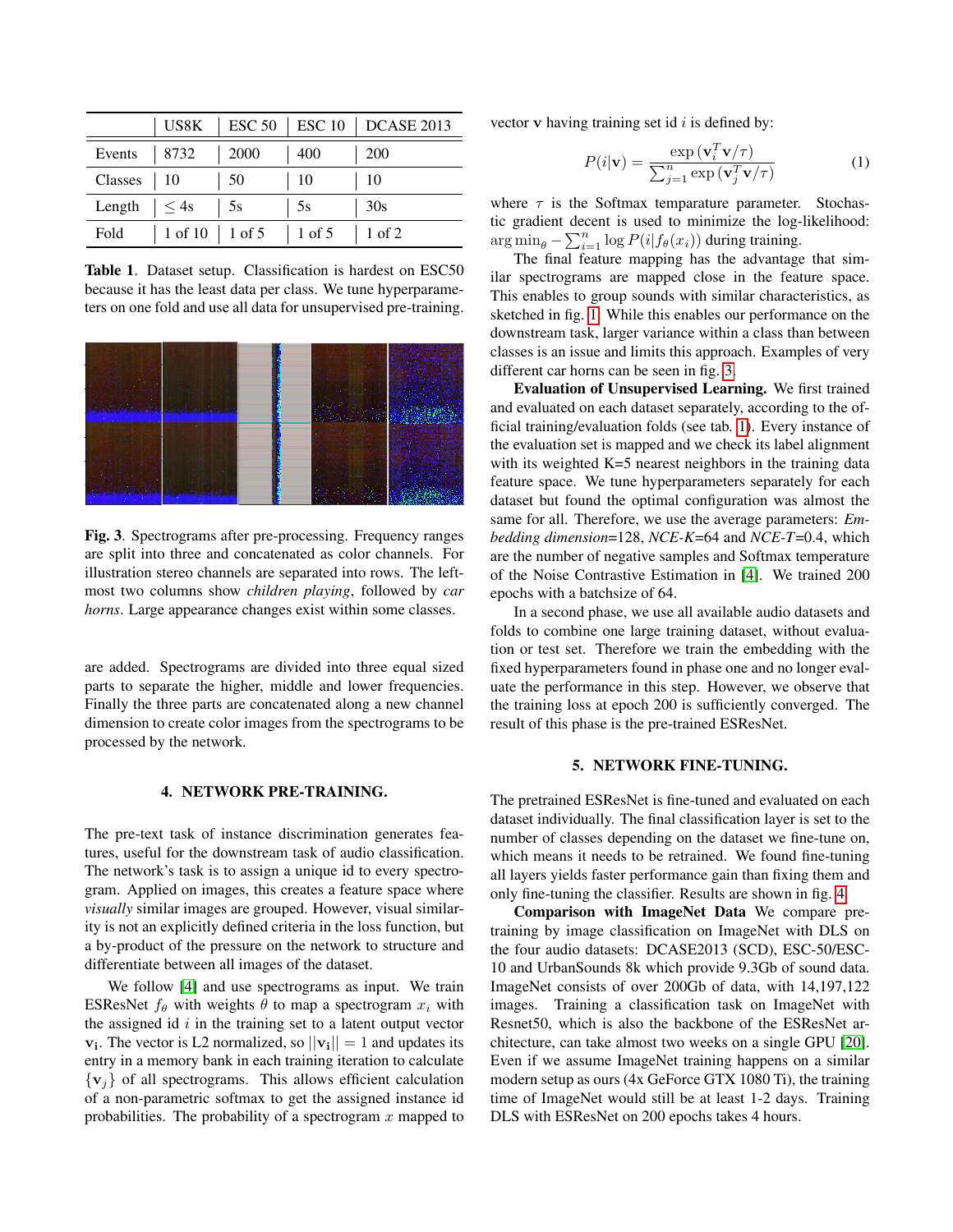

<span id="page-4-0"></span>Fig. 4. Evaluation accuracy over epochs on a) ESC10, b) DCASE2013, c) ESC50 and d) UrbanSounds8k. Shaded areas show standard deviation of average n-fold cross validation results. The average accuracy pretrained with DLS is on par with ImageNet pre-training and significantly better than training from scratch. Even though we use only sound data with a fraction of the size of ImageNet, we reach a similar performance gain. In d) pre-training shows on par results with ImageNet pretraining. In c) DLS pre-training outperforms from scratch training over the first 18 epochs. In b) DLS pre-training even outperforms ImageNet pre-training on the first 11 epochs.

# 6. EXPERIMENTAL RESULTS

We evaluated the performance of ESResNet with attention with DLS pretraining, Imagenet pretraining and training from scratch. The architectures are fully identical [\[3\]](#page-5-2).

DCASE2013 and ESC10. Training on small datasets benefits largely from pre-training, as can be seen by the perfor-mance gain on ESC10 and DCASE2013 (fig. [4\)](#page-4-0). On ESC10, DLS pre-training outperforms ImageNet pretraining slightly in the first three epochs, rising to 80% accuracy where training from scratch remains under 40%. On DCASE2013, DLS pre-training is best for 11 epochs, rising towards 50% accuracy and continuing on par with ImageNet pre-training.

ESC50 and UrbanSounds8k. On larger datasets, the accuracy gain in the first epochs is similar between DLS and ImageNet pre-training. However DLS was trained in significantly shorter time and on less data. On ESC50, it outperforms from scratch training significantly and rises to over 60% accuracy in the first 15 epochs. UrbanSounds8k is the largest dataset and both pre-training methods show similar performance gain per epoch. Each epoch contains more sound files than in any

other dataset so methods are already close after the first epoch when they are evaluated. DLS still outperforms training from scratch on 5-6 epochs.

Densenet as backbone. We also compared using Densenet as backbone and omit graphs for brevity. Results show slower performance gain over the first 15 epochs and then level off at similar levels. All trends are similar though on DCASE2013, all performance gains are very close before epoch 30.

# 7. DISCUSSION

We presented an unsupervised pre-training method which enables fast fine-tuning when training networks for audio event classification. While using only a comparatively small amount of sound data, we show that we can gain early performance as the same network pre-trained on ImageNet. We validate our results on three commonly used datasets for audio classification. Our approach enables network training on devices with limited computing resources, e.g. for continuous improvement by adopting novel collected data. Because pre-training with DLS is unsupervised, novel unlabeled data can be integrated with existing data seamlessly.